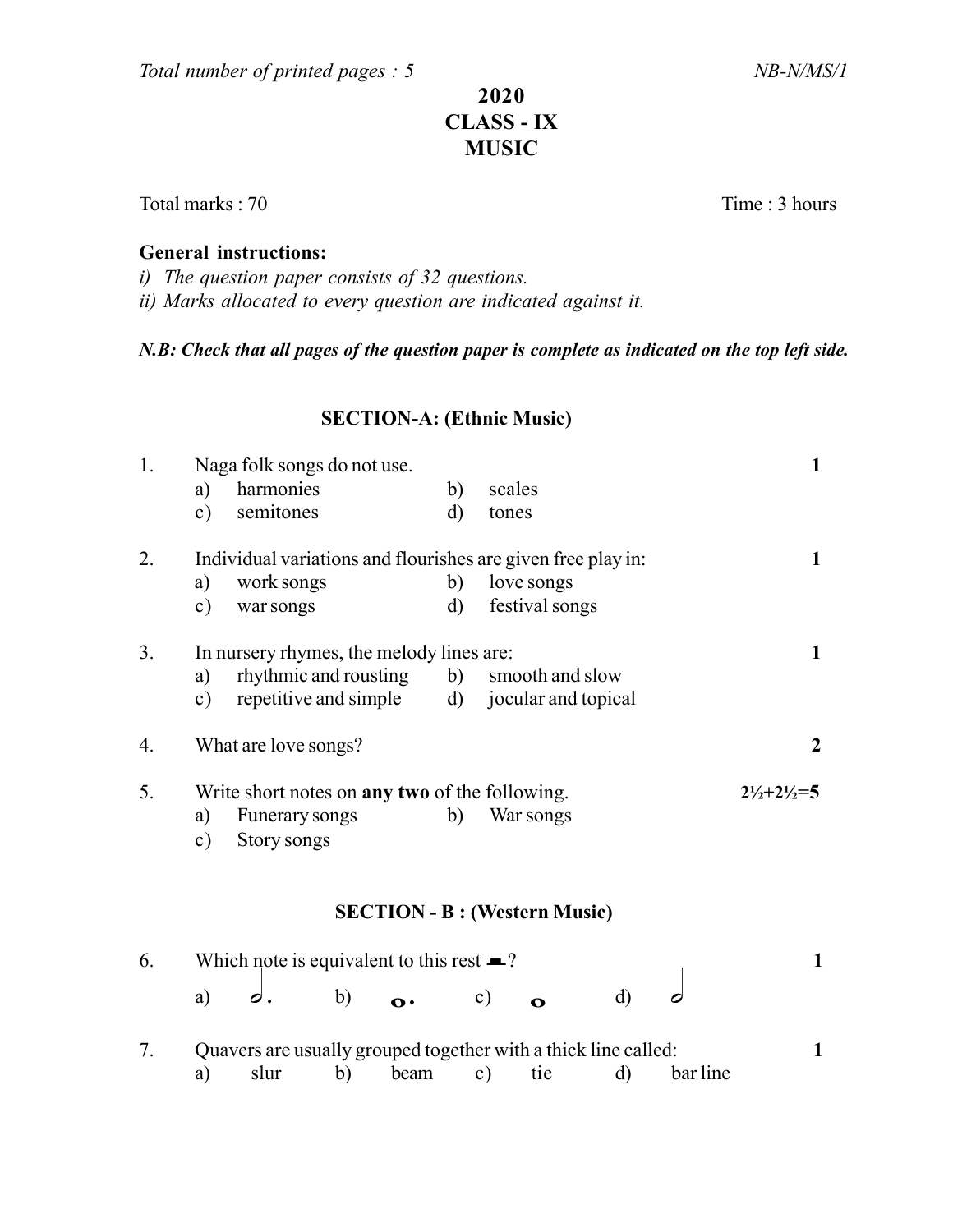| 8.  | a)                                                                                                                                                                           | tone                                                              | b)           | semitone c)   |               | interval                 | $\mathbf{d}$ | Which of the following terms best describe the distance from D to $D^{\sharp}$ ?<br>unison | $\mathbf{1}$         |
|-----|------------------------------------------------------------------------------------------------------------------------------------------------------------------------------|-------------------------------------------------------------------|--------------|---------------|---------------|--------------------------|--------------|--------------------------------------------------------------------------------------------|----------------------|
| 9.  | a)                                                                                                                                                                           | 'C' is another way of writing:<br>$\frac{3}{4}$                   | b)           | $\frac{2}{2}$ | $\mathbf{c})$ | $\frac{4}{4}$            | $\mathbf{d}$ | $\frac{4}{2}$                                                                              | $\mathbf{1}$         |
| 10. | a)<br>$\mathbf{c})$                                                                                                                                                          | Which key signature has no sharps or flats?<br>A minor<br>G major |              |               | b)<br>d)      | F major<br>D minor       |              |                                                                                            | $\mathbf{1}$         |
| 11. | a)<br>$\mathbf{c})$                                                                                                                                                          | The first degree of the scale is the :<br>dominant<br>tonic       |              |               | b)<br>d)      | mediant<br>$\mathcal{C}$ |              |                                                                                            | $\mathbf{1}$         |
| 12. | a)                                                                                                                                                                           | A minor triad is labelled as :<br>$\bf{I}$                        | $\mathbf{b}$ | $\,>$         | c)            | $\mathbf{i}$             | $\mathbf{d}$ | $\boldsymbol{\gamma}$                                                                      | $\mathbf{1}$         |
| 13. |                                                                                                                                                                              |                                                                   |              |               |               |                          |              | The following notes are tied unnecessarily. Write the music correctly.                     | $\overline{2}$       |
| 14. | Write the tonic on four different register in the key of E minor on the<br>grand staff.                                                                                      |                                                                   |              |               |               |                          |              |                                                                                            | $\overline{2}$       |
| 15. |                                                                                                                                                                              | Give the definition of ostinato and sequences.                    |              |               |               |                          |              |                                                                                            | $\overline{2}$       |
| 16. | Add the total number of crotchet beats in these note values and rests.<br>a) $\int$ + $\int$ + $\int$ + $\int$ + $\int$ + $\int$ =<br>b) $\sqrt{2} + d + \sqrt{2} + 2 + d =$ |                                                                   |              |               |               |                          |              |                                                                                            | $1+1=2$              |
| 17. | Write two more repeats to show the ostinati pattern.                                                                                                                         |                                                                   |              |               |               |                          |              |                                                                                            | $\overline{2}$       |
| 18. | $\left( a\right)$                                                                                                                                                            | State whether tone or semitone.<br>Ф)<br>v                        |              | (C)           |               | (d)                      |              |                                                                                            | $\frac{1}{2}x^4 = 2$ |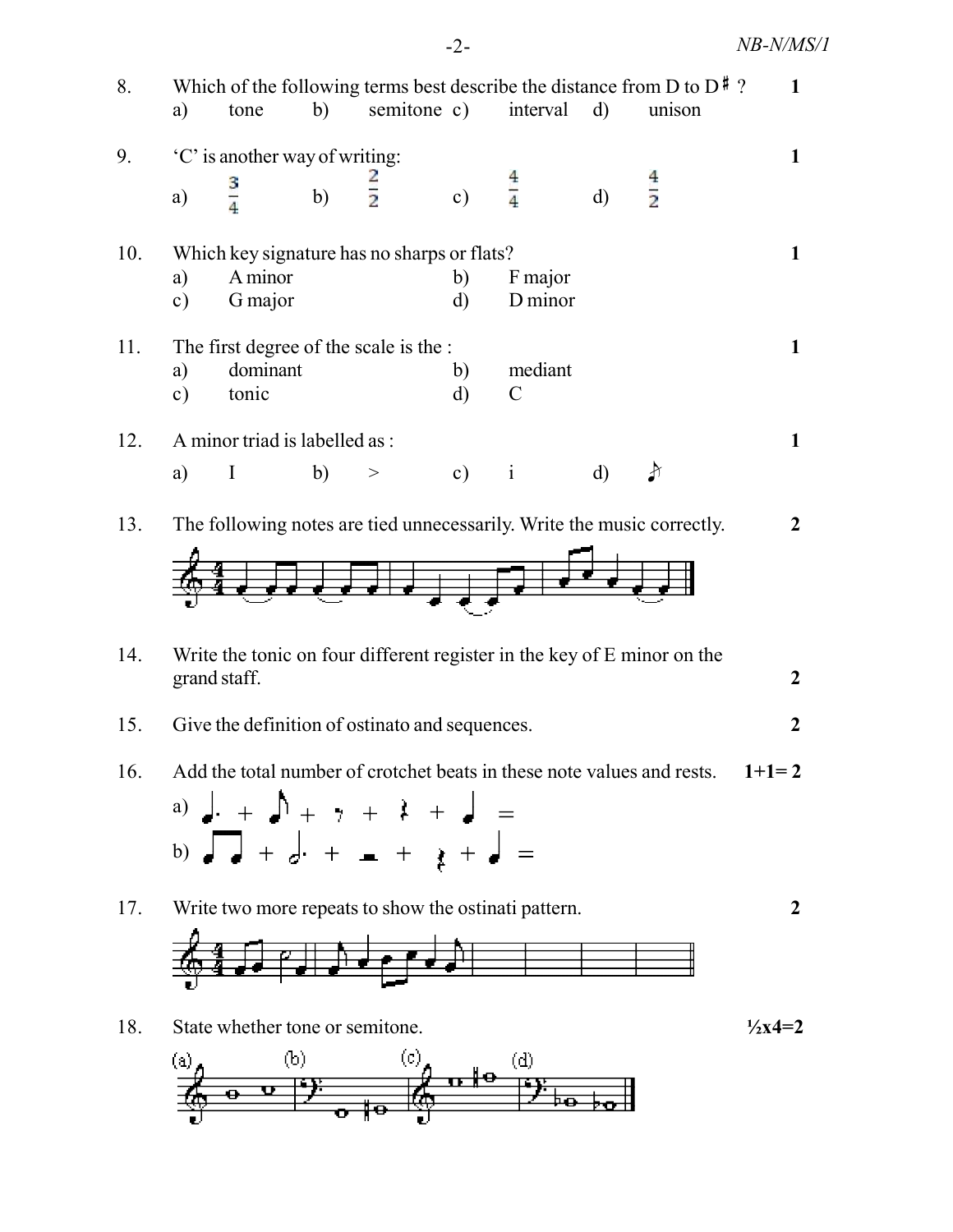



20. Work out the key of the music:  $1+1=2$ 



21. Label the following scales:  $\frac{1}{2}x^4=2$ 





### 23 Make a sequence by repeating it once: 1+1=2





24. Fill in the brackets with correctly grouped rests to complete the bar:  $1x3=3$ 

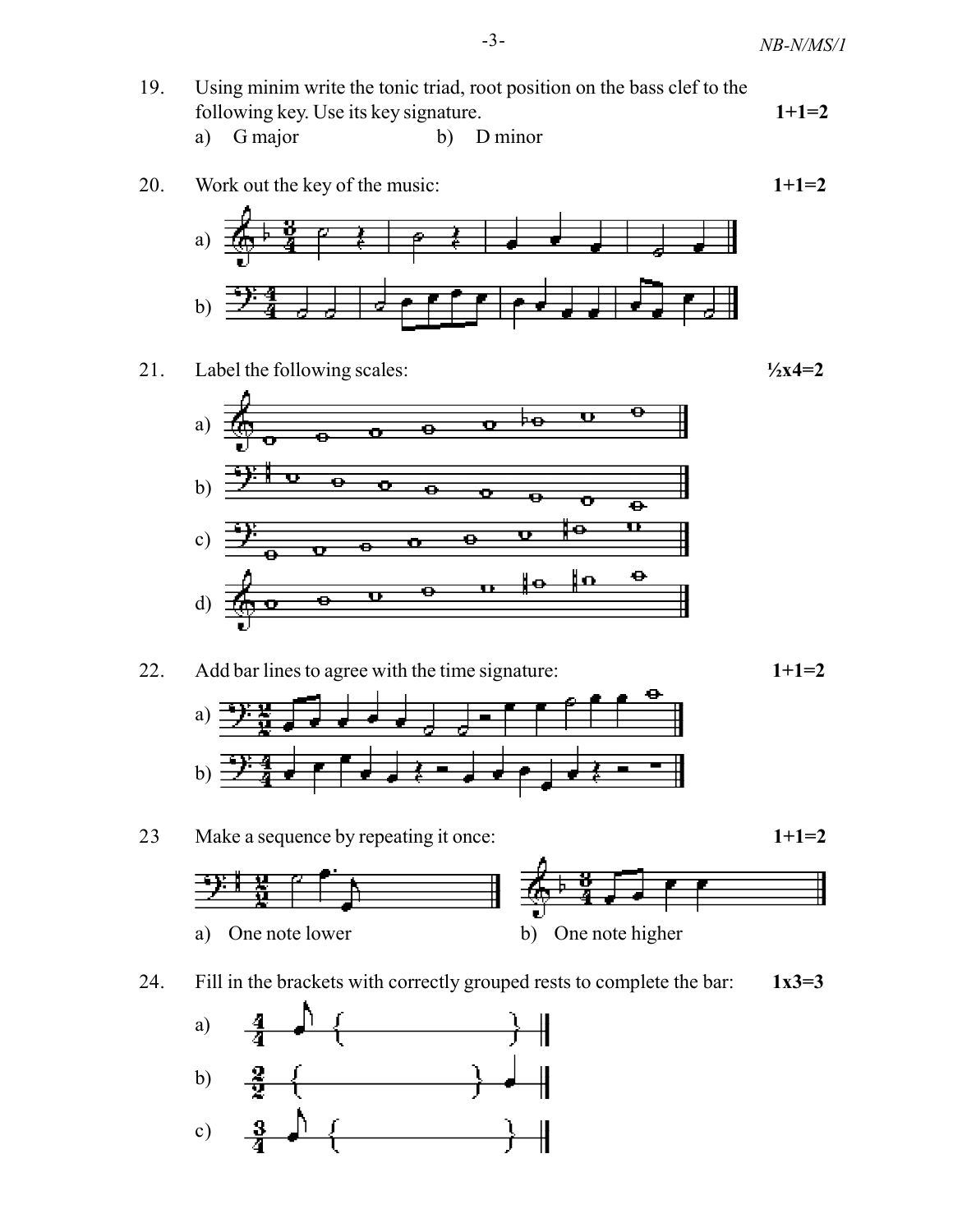- 25. Draw the following scales on the bass clef, use minim notes with its key signature on  $\frac{2}{5}$  time. Divide the bars correctly. 1x3=3
	- a) C major b) G major c) F major



27. Transpose the following melody:  $1\frac{1}{2}x^2=3$ a) Bass voice (down an octave)



- 28. Draw the tonic triad in root position and its first inversion in the given keys on the treble clef.  $1\frac{1}{2}x^2=3$ 
	- a) Eminor b) A minor
- 29. Write broken chords, using the correct notes from the tonic triads in the given keys below. Use its key signature and put the correct bar lines.  $1\frac{1}{2}+1\frac{1}{2}=3$ 
	- a) Key of G major on the treble clef, use quavers beamed in fours in  $\frac{2}{5}$  time. Finish on the first G above the stave.
	- b) Key of D minor on the bass clef. Use crotchets pattern of three notes in  $\frac{3}{4}$  time. Finish on the first D above the stave.
- 30. Name the key of the chord provided and then label the chord using roman numeral.  $1\frac{\sqrt{2}}{2}$